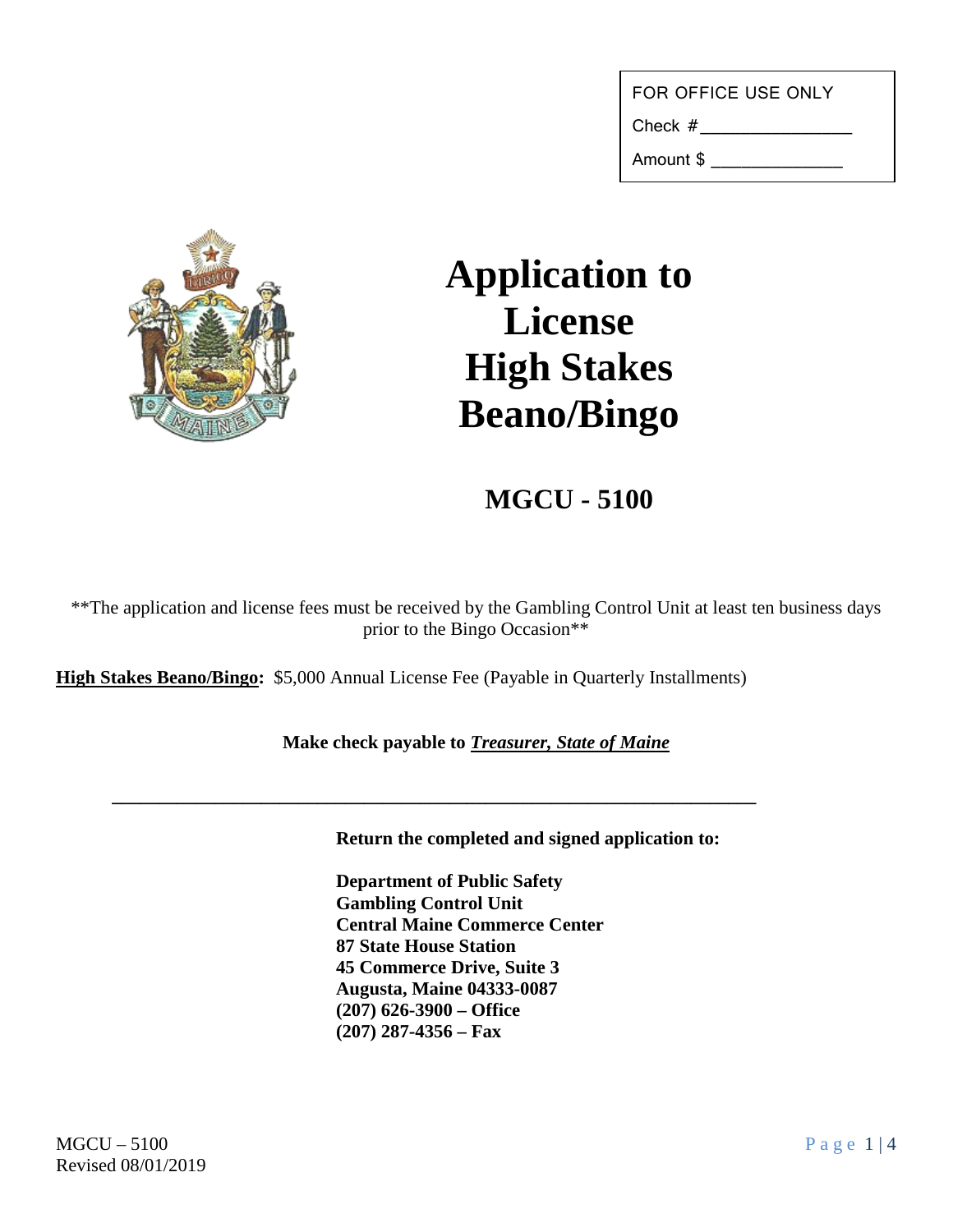**1.** Organization Name: \_\_\_\_\_\_\_\_\_\_\_\_\_\_\_\_\_\_\_\_\_\_\_\_\_\_\_\_\_\_\_\_\_\_\_\_\_\_\_\_\_\_\_\_\_\_\_\_\_\_\_\_\_\_\_\_\_\_\_\_\_\_\_\_\_\_

|                         | 2. Governor/Chief and Tribal Council (attach separate list as needed): |                |                               |                          |
|-------------------------|------------------------------------------------------------------------|----------------|-------------------------------|--------------------------|
| <b>NAME &amp; TITLE</b> | <b>ADDRESS</b>                                                         | CITY/ZIP       | <b>PHONE</b>                  | DATE TERM EXPIRES        |
| <b>NAME &amp; TITLE</b> | <b>ADDRESS</b>                                                         | CITY/ZIP       | <b>PHONE</b>                  | <b>DATE TERM EXPIRES</b> |
| <b>NAME &amp; TITLE</b> | <b>ADDRESS</b>                                                         | CITY/ZIP       | <b>PHONE</b>                  | DATE TERM EXPIRES        |
| NAME & TITLE            | <b>ADDRESS</b>                                                         | CITY/ZIP       | <b>PHONE</b>                  | <b>DATE TERM EXPIRES</b> |
|                         | 3. Location where Beano/Bingo is to be conducted:                      |                |                               |                          |
| <b>BUILDING</b>         |                                                                        | <b>ADDRESS</b> |                               | CITY/ZIP                 |
|                         | 4. Person responsible for conduct of Beano/Bingo:                      |                |                               |                          |
| <b>NAME</b>             |                                                                        |                | DAYTIME PHONE & EVENING PHONE |                          |
|                         |                                                                        |                |                               |                          |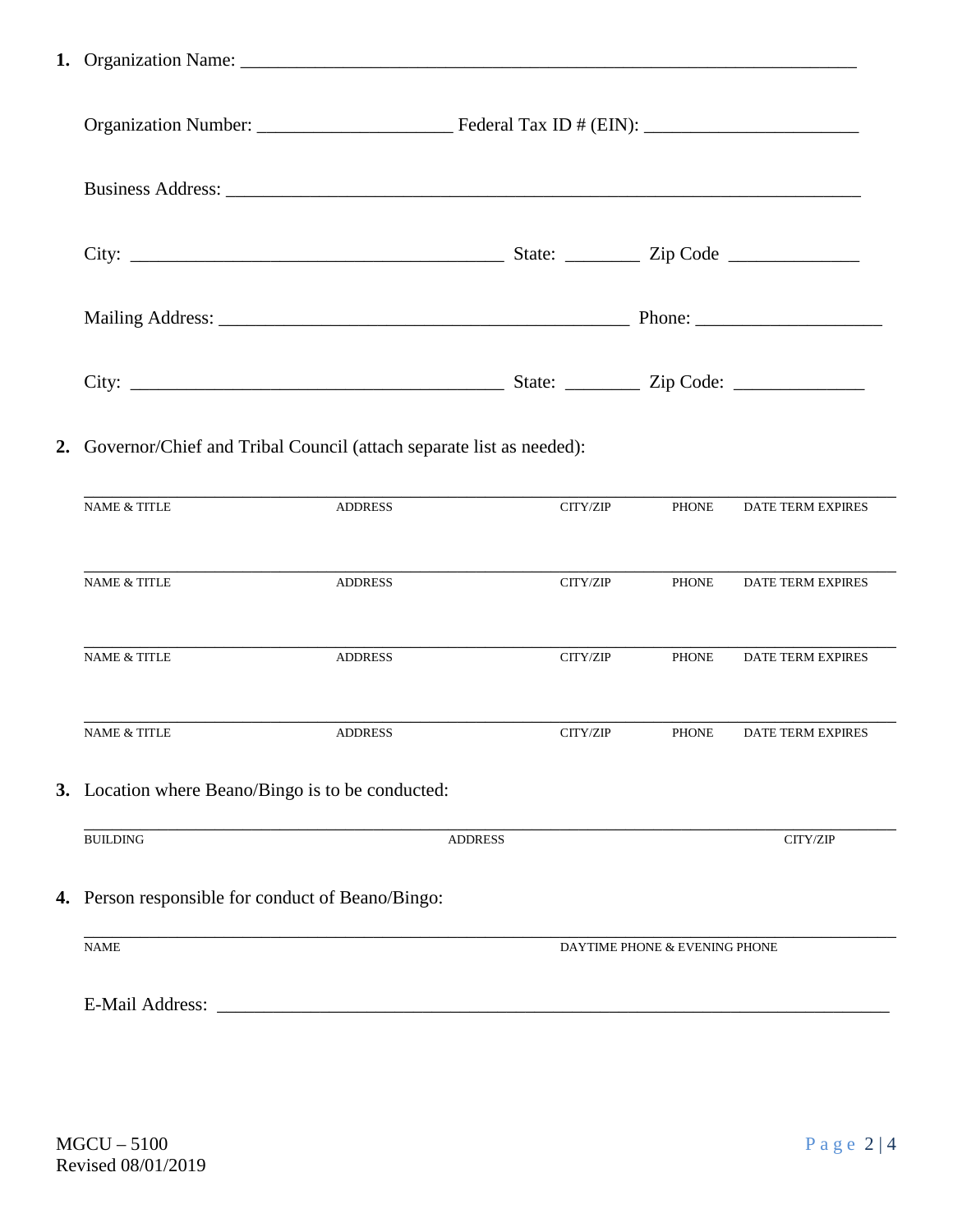**5.** Circle the day(s) of the week you will be conducting Beano/Bingo:

| Mon | Tue | Wed | Thu | - Fri | <b>Sat</b> | Sun |  |
|-----|-----|-----|-----|-------|------------|-----|--|
|     |     |     |     |       |            |     |  |

- **6.** What time do the doors open? What time does the game start?
- **7**. Dates Please specify the dates of the Bingo Occasion(s). If more space is needed, please attach a separate sheet of paper with this information on it.

\_\_\_\_\_\_\_\_\_\_\_\_\_\_\_\_\_\_\_\_\_ \_\_\_\_\_\_\_\_\_\_\_\_\_\_\_\_\_\_\_\_\_\_ \_\_\_\_\_\_\_\_\_\_\_\_\_\_\_\_\_\_\_\_\_\_

\_\_\_\_\_\_\_\_\_\_\_\_\_\_\_\_\_\_\_\_\_ \_\_\_\_\_\_\_\_\_\_\_\_\_\_\_\_\_\_\_\_\_\_ \_\_\_\_\_\_\_\_\_\_\_\_\_\_\_\_\_\_\_\_\_\_

\_\_\_\_\_\_\_\_\_\_\_\_\_\_\_\_\_\_\_\_\_ \_\_\_\_\_\_\_\_\_\_\_\_\_\_\_\_\_\_\_\_\_\_ \_\_\_\_\_\_\_\_\_\_\_\_\_\_\_\_\_\_\_\_\_\_

\_\_\_\_\_\_\_\_\_\_\_\_\_\_\_\_\_\_\_\_\_ \_\_\_\_\_\_\_\_\_\_\_\_\_\_\_\_\_\_\_\_\_\_ \_\_\_\_\_\_\_\_\_\_\_\_\_\_\_\_\_\_\_\_\_\_

**8.** Does the tribe own all the equipment used in operating Beano/Bingo? Yes No

If "NO", Attach a sheet of paper to this application explaining the circumstances under which the equipment was acquired. **Please write your organization name and number on the sheet.**

**9.** Has any current Governor/Chief and members of the Tribal Council ever been convicted of or have any charges currently pending for violating the gambling or lottery laws of the United States or the State of Maine?

 $Yes \Box No \Box$ 

If "YES" attach a sheet of paper to this application providing the person's name, address, and date and place of conviction or date and location of pending charge. **Please write your organization name and number on the sheet.**

**10.** Does the organization have any delinquent / outstanding Disposition of Funds Reports? Yes No

If "YES" include all reports with this application. If the reports are not included, this application is considered incomplete.